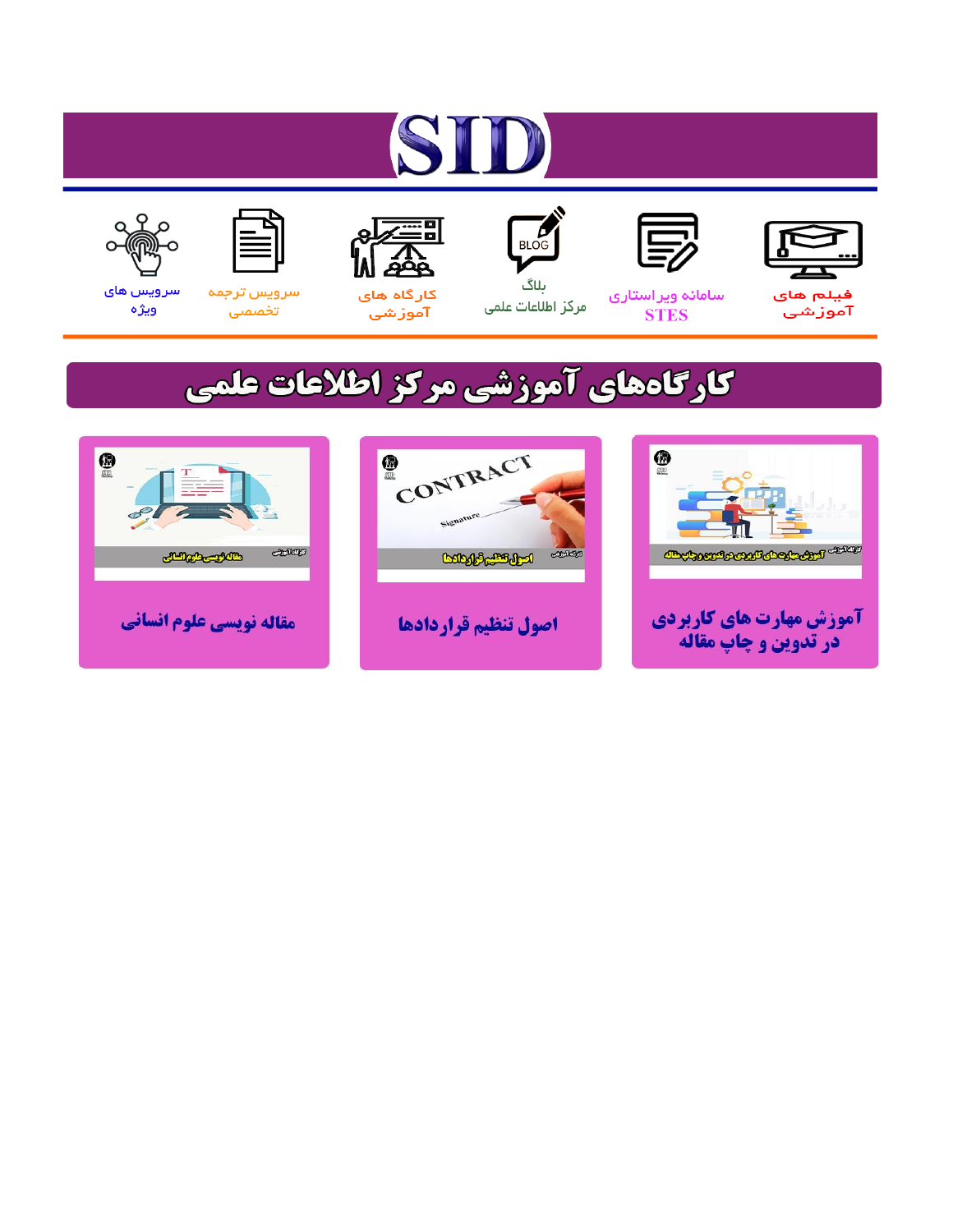

### **Hydrodynamics of an Extinct Amphibian**

B. W. Skews

*Flow Research Unit, School of Mechanical, Industrial and Aeronautical Engineering, University of the Witwatersrand, Johannesburg, 2050, South Africa* 

*Email: Beric.skews@wits.ac.za* 

(Received September 21, 2015; accepted February 29, 2016)

#### **ABSTRACT**

The Paleozoic amphibia known as Diplocaulus, of the order Nectridia, are characterized by long tabular horns similar in planform to the wings of a modern jet airliner. Previous research on the hydrodynamics of the head were established from wind tunnel tests but with a fixed body position placed at zero incidence. The current paper examines the hydrodynamics and stability if both the head and body change incidence, in order to obtain an improved understanding of the overall hydrodynamics. It is found that the conditions would result in unstable motion indicating a high level of maneuverability. Under certain conditions of head and body orientation the situation is one of static equilibrium, assuming the drag is countered by the thrust produced by the tail. Assumptions are made regarding the densities of the body and head in order to determine buoyancy effects.

**Keywords:** Wind tunnel testing; hydrodynamics.



Because of the marked similarity in the planform of the creatures head to the swept wing profile of modern aircraft the flight characteristics has also attracted interest from aerodynamicists. Fairly intact fossils have been found in the lower Permian Clear Fork Group of North Central Texas and a fairly definite idea of the anatomical structure of the creature has resulted. A reasonably clear description has been given by Douthitt (Douthitt 1917) with the skeletal outline shown in Fig. 1.

A variety of views have been put forward in attempts to explain the functional significance of the tabular horns. Suggestions have been made that these were for protection of external gills (Williston 1917), for counter balancing the head (Douthitt 1917), locomotion and protection (Olson 1951), ballast stabilization and as respiratory adaptation (Beerbower 1963). Cruickshank and Skews (Cruickshank and Skews 1980) examined the possibility that the head was a balanced hydrofoil by undertaking a series of scaled wind tunnel

experiments on the head, due allowance being made for limited interference effects of the body. Measurements were made of the forces perpendicular to the direction of motion (the lift force), that parallel to the stream direction (the drag force) and the moment (pitching moment) referenced to the axis of rotation of the head about the occipital condyles (pivot point between head and body). They found that the head had very interesting hydrodynamic properties which were entirely consistent with the animal being a mid-water feeder rather than a bottom dweller as had been assumed previously. Both the lift and pitching moment were zero at small negative incidence  $(-1)$  resulting in minimal strain on the neck muscles. In addition the head exhibited the very interesting property that the position of the center of pressure coincided with the aerodynamic center and was fixed with respect to the occipital condyles. Thus the tension in the neck muscles was directly proportional to the lift force being generated. In these tests only the forces on the head were measured and it was found to be hydrodynamically unstable i.e. an increase in incidence would increase the nose up pitching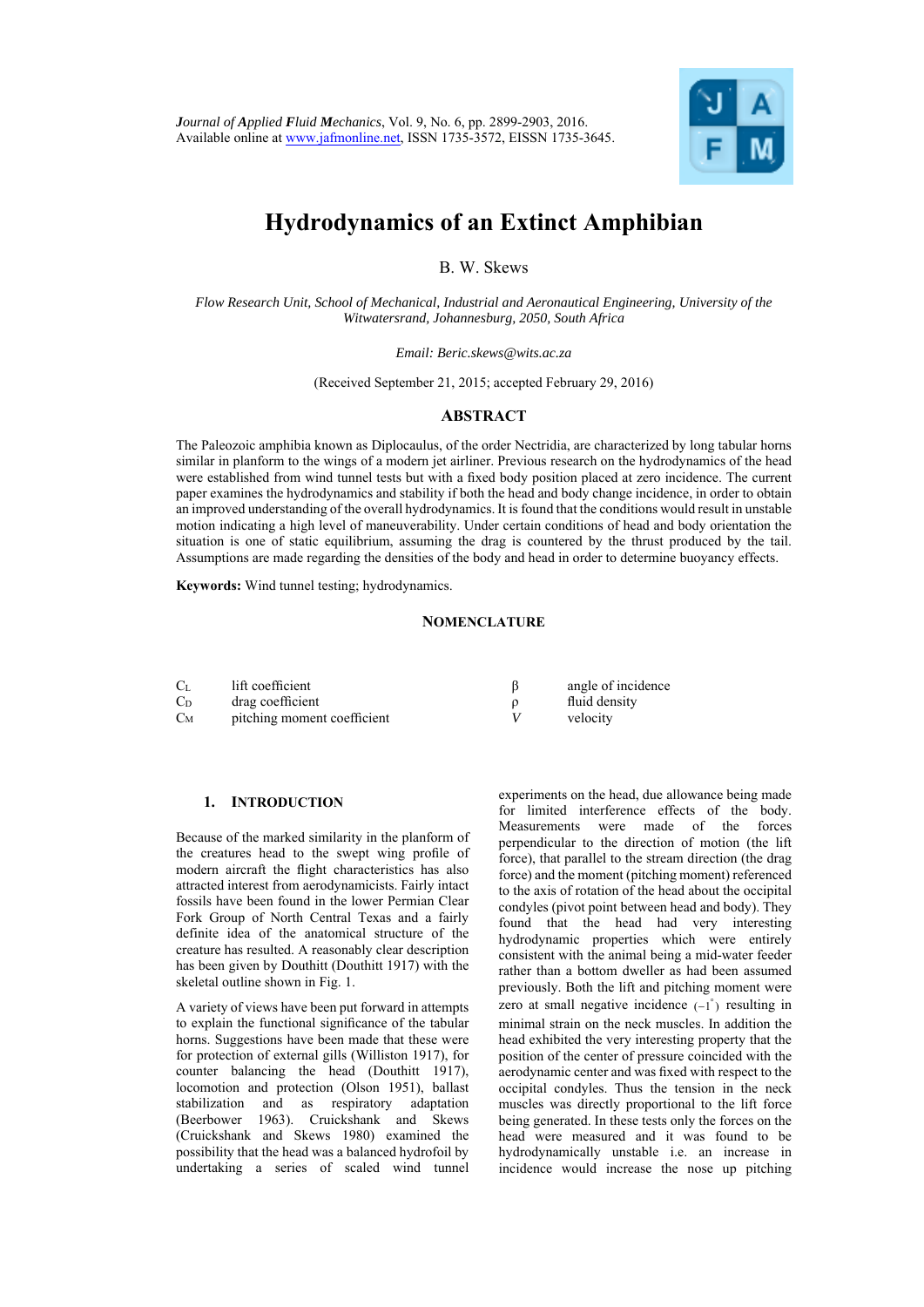moment which would tend to increase the incidence still further.



**Fig. 1. Diplocaulus skeleton (Douthitt 1917).** 

In order to be able to assess the stability more thoroughly it is necessary to evaluate the forces acting on the whole animal. This is the purpose of the current investigation. Data regarding the maneuverability and stability of the animal might be of value to palaeontologists trying to determine more definitely its habits, diet and anatomy. An indication of the hydrodynamic forces acting on the surface of the animal might allow more accurate estimations of muscle size and conversely consideration of muscle size in conjunction with drag data could lead to satisfactory predictions of the animal's speed range.

#### **2. MATERIAL AND METHOD**

The model head used was that used in the previous investigation (Cruickshank and Skews 1980). It is largely based on the casts kindly made available by the Field Museum of Natural History, Chicago, and the fairly unambiguous descriptions and reconstruction given by Douthitt (Douthitt 1917). The shape of the body is less clear. The plan outline was assumed to be defined by the end points of the ribs as given in his reconstruction. It is possible however that a peripheral flap of tissue existed on parts of the circumference perhaps even connecting to the rear of the skull. This would have had significant effects on the stability and lift of the animal, particularly when the head and body are at incidence. There is no additional evidence available from which to estimate such effects, because of the paucity of specimens, only having skeletons available on which to base assumptions. However without any evidence of such a possibility the skeletal remains were used. There is also some doubt as to the dorsoventral thickness of the body at various points. Scaling up of vertebrae of the anterior portion, the body was about 30mm thick in the area of the neck tapering to about 25 mm toward the rear. In the model it was assumed that there was little thinning out of the body in the lateral direction and as a result the lateral cross section was roughly rectangular. It should be noted that the form of the ribs with a deep double rooted attachment to the spine and thin single shafted lateral extensions could have resulted in a lateral cross section which was

thinned towards the edges.

The model body was made of Jelutong wood sandpapered to a smooth finish. A worm and gear was fitted to the head body articulation to allow fine adjustment of head angle with respect to the body. The body was attached to the wind tunnel balance which allowed the body-head assemblage to be rotated in pitch with respect to the airstream. The supporting struts were fitted with windshields so as not to influence the measured forces. The tail and legs were not included in the model.





be able to assess the stability more<br>
is necessary to evaluate the forces<br>
exsignation. Data regarding the<br>
ligy and stability of the animal might be<br>
ligy and stability of the animal might be<br>
ligy and stability of the a For dynamic similarity between the flow in air in the wind tunnel and that in water the ratio of inertia forces to viscous forces, the Reynolds number, must be kept constant. For the purpose of this investigation it was assumed that Diplocaulus had a speed range of between 0 and 3*m/s*. In order to obtain equivalence in Reynolds number this meant that tests in air at about 50*m/s* were required to ensure similarity between the flows. Tests were run at three wind tunnel velocities corresponding to speed in water of about 0.9, 1.8, and 2.6*m/s* corresponding to Reynolds numbers of 73000, 147000, and 213000. Similarly for the determination of the relationship between forces on the model in air and the equivalent force in water, force and moment coefficients are defined. Thus the measured lift and drag coefficients are divided by the dynamic pressure,  $\rho V^2 / 2$ , where  $\rho$ is the fluid density and V the velocity, and a characteristic area. In the previous work this area was taken to be the planform area of the head (0.02635  $m<sup>2</sup>$ ). The pitching moment coefficient is obtained by dividing the measured moment by the dynamic pressure, the above area, and a further characteristic dimension; in this case the root chord of the head (0.0775*m*).

#### **3. ANALYSIS**

The body was rotated about the pivot point situated on its underside as indicated in Fig. 2. This did not coincide with the resolving center of the wind tunnel balance thus influencing the calculation of the pitching moment. Normal convention is to specify the moment about the center of gravity, however in this case because of buoyancy effects the actual center of gravity with the animal submerged would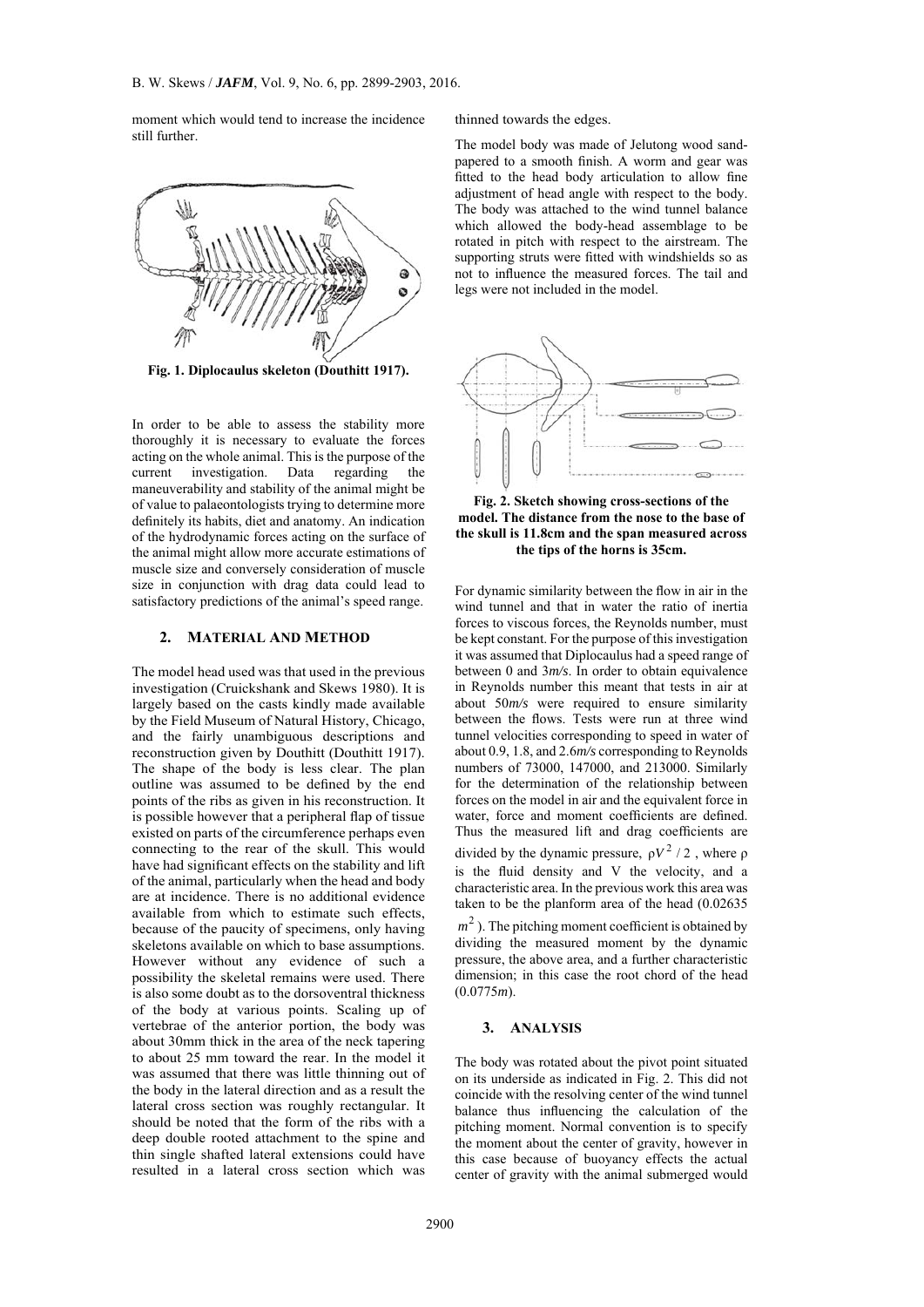depend on assumptions regarding the density of the components. For convenience, moments are taken about the centroid of the displaced volume of water. By immersing the components in water it was established that the volume of the head is  $650 \text{ cm}^3$ and that of the body, 895 cm<sup>3</sup>. From balance measurements the corresponding distances of the center of gravity from the head's leading edge (nose) were 103 and 327*mm*. Thus the centroid of the displaced water is calculated to be 232.76*mm* from the leading edge when the head and body are in line as shown in Fig. 3. This will be retained as the characteristic length for purposes of calculation but as the head rotates relative to the body this will move slightly.



**Fig. 3. Sketch showing position of centroid of displaced water.** 

Example 12228<br>
Armies and moments are measured at the resolving<br>
Arhive of the scale)<br>
Armies and moments are measured at the resolving<br>  $\frac{25}{5}$ <br>
and moments are measured at the resolving<br>
are of the wind tunnel balanc Forces and moments are measured at the resolving center of the wind tunnel balance, marked R in Fig. 4. These are the lift, L, drag, D, and pitching moment, M. For the variation of the pitch of the chord of the body,  $β$ , these can be converted to act at the centroid, C. P is the pivot point about which the model rotates. From these the force and moment coefficients are determined as indicated above. Measurements are given so that the stability and control issues may be examined by including the effects of buoyancy, by assuming density values of the components. The density of the head, which is predominantly bone is probably between 1.7 and 1.  $9 g / cm<sup>3</sup>$ , whereas that of the body is less certain and could even be assumed to be neutrally buoyant. This will be discussed further later.

#### **4. RESULTS**

Tests were conducted at the equivalent of three swimming speeds and nominal Reynolds numbers of 73000, 147000, and 213000, with a variation of about 1% between tests at each speed. Results are given in Fig. 5 for changes in body angle and a fixed head angle of  $0^{\degree}$ . It is noted that there is very little change with Reynolds number, with a slight change at the lowest value and almost identical results for the medium and high speed tests. Thus it will be assumed that for realistic swimming speeds the effect of Reynolds number is minor. This is similar to the findings on the original tests on the head alone (Cruickshank and Skews 1980). For this reason results will be presented for the detailed tests at the middle value only, corresponding to a swimming speed of 1.85*m/s.*





Fig. 5. Lift and drag coefficient variation with **Reynolds number for fixed head inclination of 0◦ relative to the body.** 

The force and moment coefficients are presented in Figs. 6, 7 and 8. This data represents the hydrodynamic forces and pitching moment coefficients due to the motion of the animal through the water only, with the actual values of lift, drag, and moment determinable by substituting the density of water and the scaled velocity into the coefficient equations, together with the known geometrical properties since the wind tunnel model is full scale. The overall equilibrium conditions including buoyancy effects is considered later.

The lift variation is approximately linear, Fig. 6, with increasing pitch in both the body and head resulting in increasing lift, as expected. However, it is interesting to note that with the body at negative pitch the head incidence becomes increasingly less effective, with the body at less than  $-10$ <sup> $\degree$ </sup> the head incidence has no effect. Furthermore, positive head pitch contributes significantly to the lift whereas negative pitch has minimal effect with the lift primarily determined by the body pitch.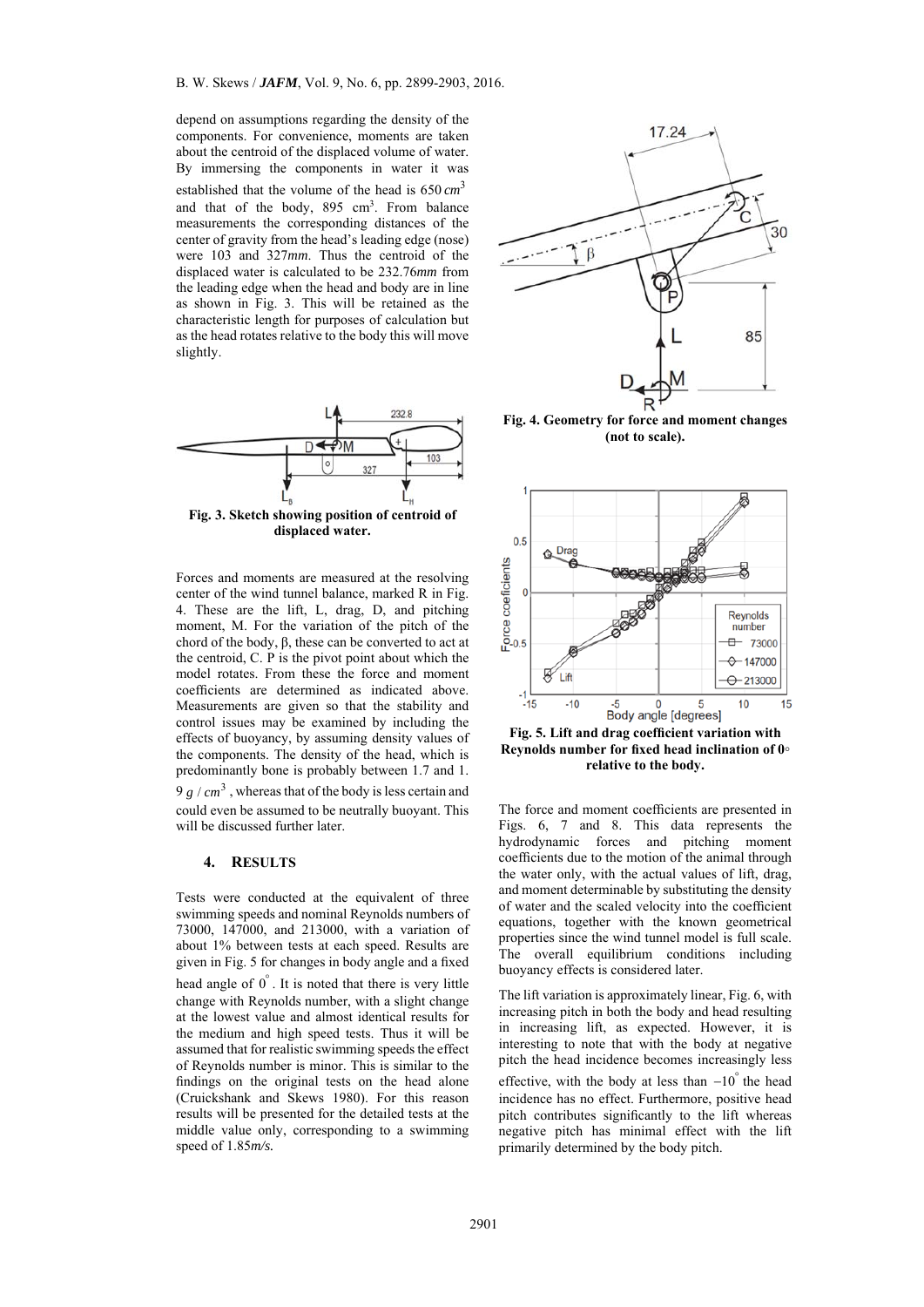

**head angles.** 

The drag curves exhibit the expected bucket shape, but with the minimum drag point occurring at higher body angles as the head angle decreases. This may be a result of the wake from the head shielding the body flow to some extent. On the other hand, high head angles have a much smaller effect on the drag curves, with the minimum drag occurring close to zero body angle and head angles above zero degrees. The major influence on drag is with negative head angles.



The pitching moment curves all have positive slope with a slight increase in slope as the head angle increases as could be expected. This is an unstable situation since a small increase in pitch results in a larger moment which will tend to increase pitch further. This is a feature associated with highly maneuverable bodies, and does suggest the animal could use this to advantage. It is interesting that the pitching moment is zero for a 3 degree head incidence and zero body incidence, very nearly corresponding to when the lift is also zero. This would suggest this would be the resting condition of the animal in a steady stream. Because of the negative bouyancy due to the weight of the body and head this would allow the animal to sink to the bottom, with any drag being countered by tail thrust.



**and head angles.** 

#### **5. DISCUSSION**

The basic hydrodynamic forces and moments discussed above do not account for the equilibrium situation for the animal submersed in water. This will depend on assumptions relating to the density of the head and body so as to account for the effects of buoyancy. Without specific knowledge of the density and its distribution within the animal and thus its center of gravity and corresponding center of buoyancy, only some rough estimates of these effects can be made



Estimates of bone density vary between 1.7 and 1.9  $g / cm<sup>3</sup>$  and because of the probable amount of soft tissue the lower value for the head will be assumed. As for the body, the density could range from being that of water to a value slightly above to take care of the bone content. A value of 1.1  $g / cm^3$  is initially assumed. The buoyancy force acting at the center of volume for these two components may be calculated. In both cases because density larger than that of water is assumed the net force will be downward. The actual equilibrium situation is as indicated in Fig. 9 for the case of both the head and body at zero incidence, for purposes of illustration. The cross in the head indicates the position of the occipital condyles which is the point at which the head rotates relative to the body and is positioned 118 mm from the nose. The X marks the position of the center of gravity of the combined bodies with the density assumptions made.  $L_B$  and  $L_H$  are the forces due to buoyancy and are both negative. L and M are the hydrodynamic lift and moment about the centroid as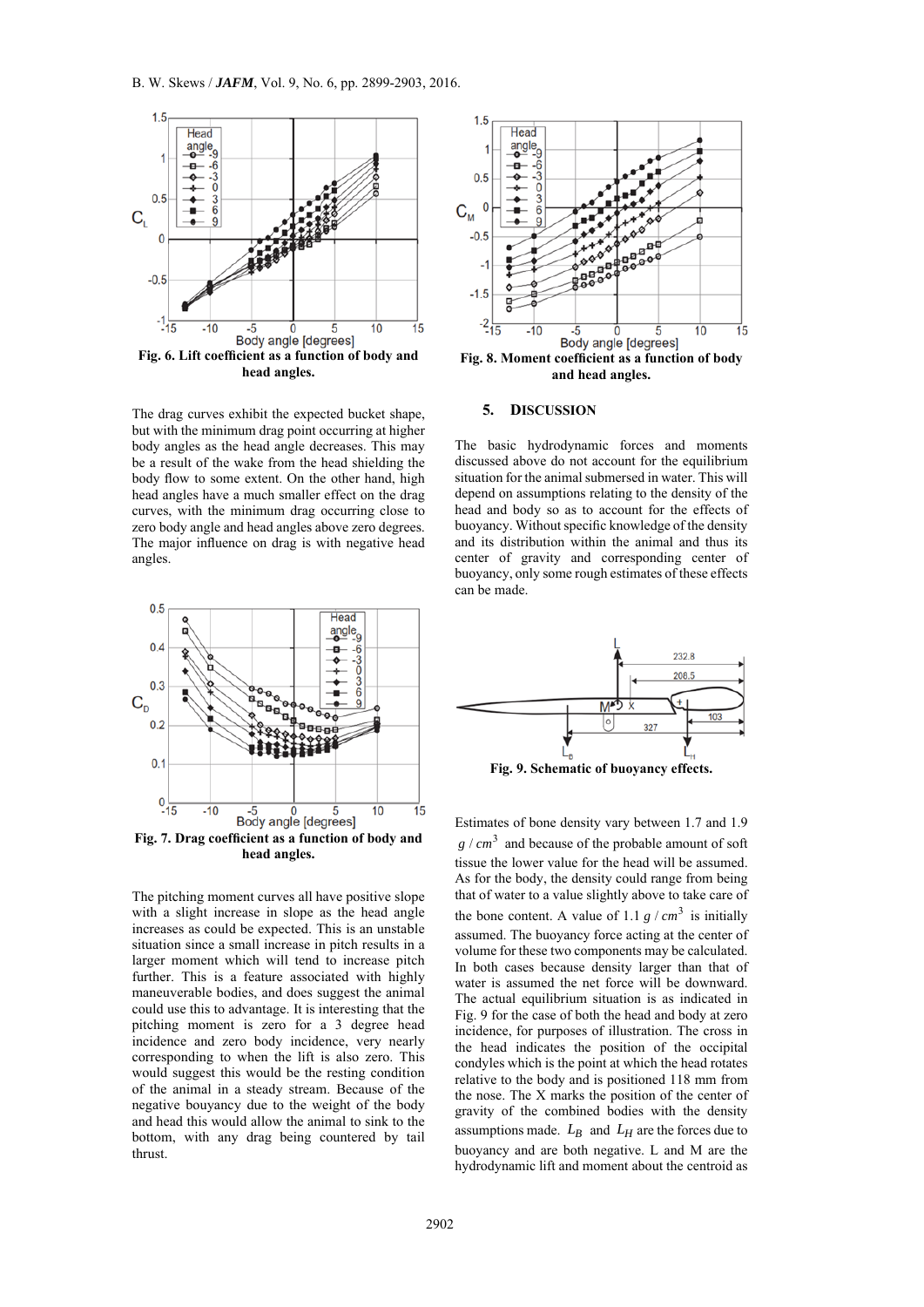established earlier. The net result is a decrease in lift and also in moment because  $L_H$  is somewhat larger than  $L_B$  due to the larger head density.

As an example consider the case of the body aligned

with the stream i.e. at  $0^{\degree}$  with only the head moving. This could represent a very natural positioning in watching for prey, with the position in the stream being held through thrust from the tail in order to counter the drag. The magnitude of the buoyancy forces can easily be calculated as can their moments, since the difference in density between body and water, the body volume, and the known distance to the body's center of gravity are all known. The very small change in the pitching moment arm as the head rotates has been neglected. Since the lift coefficients due to the hydrodynamic forces in air are the same as that in water, at the same Reynolds number, the lift coefficient due to buoyancy is simply added to give the effective value. A similar argument applies to the moments.

Aristophony and the similar and the business of the tell that the the business of the similar and the control of the similar and the extint of the similar and the extint of the similar and the extint of the similar and th The net result for this case is given in Fig. 10 in coefficient form, non-dimensionalised as before, and for the same Reynolds number. Both the lift and pitching moment decrease, the lift because the buoyancy force is negative for both the body and head, and the moment because of the largest buoyancy force is due to the mass of the head, which results in a pitch down moment, in contrast to that of the body. If the body were to be neutrally buoyant the lift would increase slightly and the pitching moment would decrease. Sufficient data has been included so that other cases could be examined. If more accurate knowledge of the distribution density became available the results could also easily be extended.



**Fig. 10. Schematic of buoyancy effects. solid line: hydrodynamics with bouyancy. dashed line; hydrodynamics alone. Body angle at zero incidence.** 

An interesting feature noted in Fig. 10 is that both the pitching moment and lift are zero at a head angle of about 5 degrees. This indicates that the hydrodynamic lift force is balanced by the negative buoyancy force and the hydrodynamic positive pitching moment is balanced by the negative pitching moment due to weight of the head. Under these circumstances the animal is in equilibrium and the only force acting on it is the drag, which would need to be balanced by the thrust from the tail if the position in the flowing stream were to be maintained. This is also close to the point of minimum drag. Higher thrusts would move the body forward and an increase in head angle would cause an increase in body angle and result in a rapid increase in elevation, which could be counteracted by a decrease in head angle. These factors suggest a highly maneuverable behaviour. However, the contributions of the feet and tail in this regard have been ignored. Whilst it is indicated that the tail was flattened in the vertical plane it could have had a horizontal components which could have been use to add some control in pitch. The skeletal remains show the feet to be rather small and are unlikely to have contributed as a control surface.

**6. CONCLUSION**

Estimates are made of the hydrodynamic features of the extinct amphibian Diplocaulus, using wind tunnel data to model the hydrodynamic forces and moments, followed by consideration of buoyancy effects. It is shown that the animal was unstable, resulting in a high degree of maneuverability. Once more accurate estimates of density distribution and assumptions about items such as the tail are available more definite estimate of the dynamics of the animal under various orientations may be made.

#### **ACKNOWLEDGMENTS**

Thanks are due to D. Collins for execution of many of the wind tunnel tests and initial assumptions on the dynamics of the animal, as part of an undergraduate project; to B. Nelson for the manufacture of the model, and to the laboratory staff of the School of Mechanical Engineering for their support.

#### **REFERENCES**

- Beerbower, J. (1963). Morphology, paleoecology and phylogeny of the permopennsylvanian amphibian diploceraspis. *Bull. Mus. Comp. Zool. Harv.* 130, 31-108.
- Cruickshank, A. and B. Skews (1980). The functional significance of nectridean tabular horns (amphibia: Lepospondyli). *Proc. R. Soc. Lond* 209, 513-537.
- Douthitt, H. (1917). The structure and relationships of diplocaulus*. Contributions from Walker Museum* 2(1), 3-41.
- Olson, E. (1951). Diplocaulus, a study in growth and variation. *Fieldiana, Geol*. 11, 57–154.
- Williston, S. (1917). The skull and extremities of diplocaulus. *Trans. Kans. Acad. Sci* 22, 12– 132.